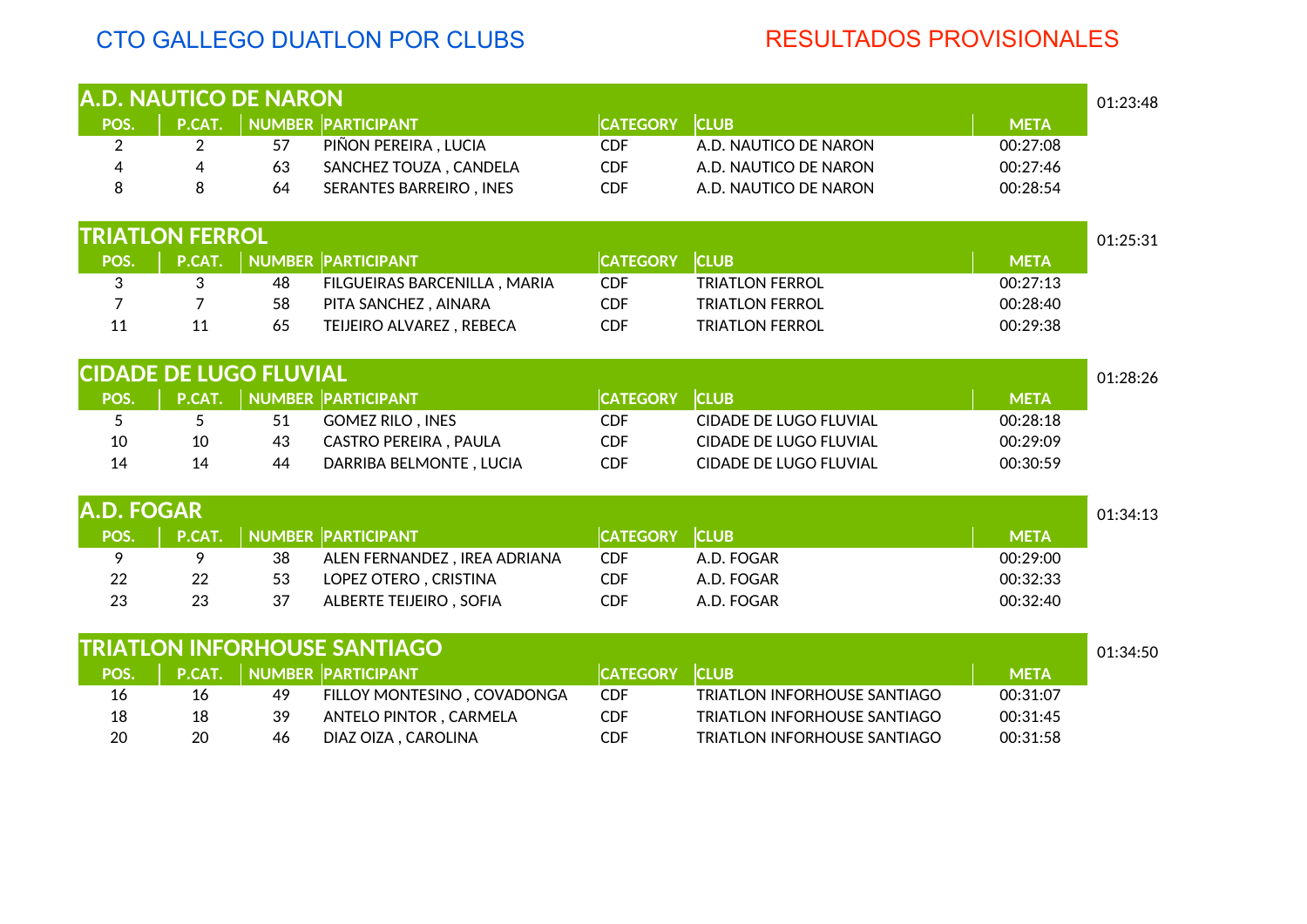|                |                                 |     | <b>C. NATACION CEDEIRA MUEBLES GARCIA</b> |                 |                                     |             | 01:17:52 |
|----------------|---------------------------------|-----|-------------------------------------------|-----------------|-------------------------------------|-------------|----------|
| POS.           | P.CAT.                          |     | <b>NUMBER PARTICIPANT</b>                 | <b>CATEGORY</b> | <b>CLUB</b>                         | <b>META</b> |          |
| $\mathbf{1}$   | $\mathbf{1}$                    | 152 | SUAREZ COUTO, DAMIAN                      | <b>CDM</b>      | C. NATACION CEDEIRA MUEBLES GARCIA  | 00:24:47    |          |
| 4              | $\overline{4}$                  | 142 | RIOLA DELGADO, LUCAS                      | <b>CDM</b>      | C. NATACION CEDEIRA MUEBLES GARCIA  | 00:25:46    |          |
| 16             | 16                              | 132 | PIÑON BEREIJO, JUAN                       | <b>CDM</b>      | C. NATACION CEDEIRA MUEBLES GARCIA  | 00:27:19    |          |
|                | <b>TRIATLON FERROL</b>          |     |                                           |                 |                                     |             | 01:18:54 |
| POS.           | P.CAT.                          |     | <b>NUMBER PARTICIPANT</b>                 | <b>CATEGORY</b> | <b>CLUB</b>                         | <b>META</b> |          |
| $\overline{7}$ | 7                               | 135 | PORTOMEÑE FORMOSO, DANIEL                 | <b>CDM</b>      | <b>TRIATLON FERROL</b>              | 00:26:00    |          |
| 8              | 8                               | 116 | <b>GONZALEZ PERNAS, DIEGO</b>             | <b>CDM</b>      | <b>TRIATLON FERROL</b>              | 00:26:18    |          |
| 10             | 10                              | 114 | <b>GOIRIZ BRAÑAS, HUGO</b>                | <b>CDM</b>      | <b>TRIATLON FERROL</b>              | 00:26:36    |          |
| A.D. FOGAR     |                                 |     |                                           |                 |                                     |             | 01:20:23 |
| POS.           | P.CAT.                          |     | <b>NUMBER PARTICIPANT</b>                 | <b>CATEGORY</b> | <b>CLUB</b>                         | <b>META</b> |          |
| 3              | 3                               | 151 | SOUTO ANDUJAR, HUGO                       | <b>CDM</b>      | A.D. FOGAR                          | 00:25:45    |          |
| 11             | 11                              | 95  | <b>BELLO RODRIGUEZ, ANXO</b>              | <b>CDM</b>      | A.D. FOGAR                          | 00:26:47    |          |
| 21             | 21                              | 107 | DIAZ ALDEANUEVA, ALVARO                   | <b>CDM</b>      | A.D. FOGAR                          | 00:27:51    |          |
|                | <b>CLUB TRIATLON COMPOSTELA</b> |     |                                           |                 |                                     |             | 01:23:39 |
| POS.           | P.CAT.                          |     | <b>NUMBER PARTICIPANT</b>                 | <b>CATEGORY</b> | <b>CLUB</b>                         | <b>META</b> |          |
| $\overline{2}$ | $\overline{2}$                  | 123 | <b>GARCIA PICON, LUCAS</b>                | <b>CDM</b>      | <b>CLUB TRIATLON COMPOSTELA</b>     | 00:24:55    |          |
| 26             | 26                              | 141 | RIBO MIGUEL, LUCAS                        | <b>CDM</b>      | <b>CLUB TRIATLON COMPOSTELA</b>     | 00:29:09    |          |
| 30             | 30                              | 93  | <b>BALSA MORENO, RUBEN</b>                | <b>CDM</b>      | <b>CLUB TRIATLON COMPOSTELA</b>     | 00:29:35    |          |
|                |                                 |     | <b>TRIATLON INFORHOUSE SANTIAGO</b>       |                 |                                     |             | 01:24:07 |
| POS.           | P.CAT.                          |     | <b>NUMBER PARTICIPANT</b>                 | <b>CATEGORY</b> | <b>CLUB</b>                         | <b>META</b> |          |
| 15             | 15                              | 97  | <b>BLANCO PARGA, XOEL</b>                 | <b>CDM</b>      | <b>TRIATLON INFORHOUSE SANTIAGO</b> | 00:27:19    |          |
| 19             | 19                              | 94  | <b>BEIS VIGO, ALEJANDRO</b>               | <b>CDM</b>      | <b>TRIATLON INFORHOUSE SANTIAGO</b> | 00:27:31    |          |
| 28             | 28                              | 140 | REY CANDAL, IVAN                          | <b>CDM</b>      | <b>TRIATLON INFORHOUSE SANTIAGO</b> | 00:29:17    |          |
|                | <b>CLUB HERCULES TERMARIA</b>   |     |                                           |                 |                                     |             | 01:27:14 |
| POS.           | P.CAT.                          |     | <b>NUMBER PARTICIPANT</b>                 | <b>CATEGORY</b> | <b>CLUB</b>                         | <b>META</b> |          |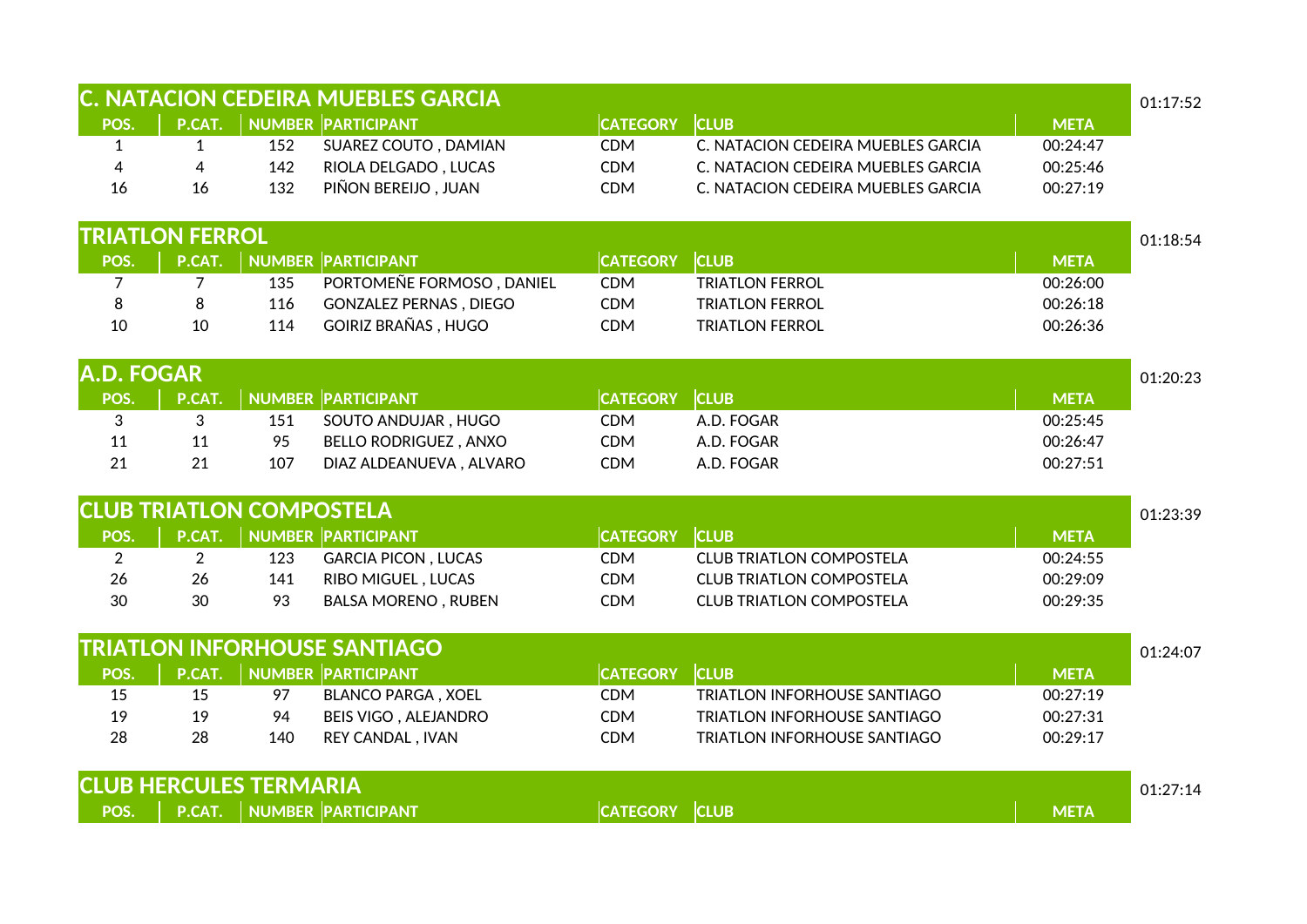| -- | 111 | MAROÑO PASCALIN , IGNACIO | CDM | CLUB HERCULES TERMARIA | 00:26:50 |
|----|-----|---------------------------|-----|------------------------|----------|
| 18 | 138 | PRADA MAROÑO , IAGO       | CDM | CLUB HERCULES TERMARIA | 00:27:25 |
| 45 |     | BELLO VILARIÑO, MANUEL    | CDM | CLUB HERCULES TERMARIA | 00:32:59 |

| <b>TRISADA</b> |    |     |                                 |                 |                |             | 01:30:38 |
|----------------|----|-----|---------------------------------|-----------------|----------------|-------------|----------|
| POS.           |    |     | P.CAT. NUMBER PARTICIPANT       | <b>CATEGORY</b> | <b>CLUB</b>    | <b>META</b> |          |
| 29             | 29 | 112 | <b>GARCIA RODRIGUEZ, EMILIO</b> | CDM             | <b>TRISADA</b> | 00:29:20    |          |
| 33             | 33 | 109 | FERNANDEZ ARES, MIGUEL ANGEL    | CDM             | <b>TRISADA</b> | 00:30:04    |          |
| 35             | 35 | 139 | QUINTAS CASTILLO, JAIME         | CDM             | <b>TRISADA</b> | 00:31:14    |          |

| A.D. NAUTICO DE NARON |               |     |                                |                 |                       |             | 01:32:52 |
|-----------------------|---------------|-----|--------------------------------|-----------------|-----------------------|-------------|----------|
| POS.                  | <b>P.CAT.</b> |     | NUMBER PARTICIPANT             | <b>CATEGORY</b> | <b>CLUB</b>           | <b>META</b> |          |
|                       |               | 118 | Cerro Castro , Adrián          | <b>CDM</b>      | A.D. NAUTICO DE NARON | 00:25:50    |          |
| 46                    | 46            | 144 | ROUCO ROMERO, ALEJANDRO        | <b>CDM</b>      | A.D. NAUTICO DE NARON | 00:33:07    |          |
| 49                    | 49            | 98  | <b>BLANCO RODRIGUEZ, LUCAS</b> | <b>CDM</b>      | A.D. NAUTICO DE NARON | 00:33:55    |          |

| <b>CLUB OLIMPICO DE VEDRA</b> |               |     |                         |                 |                               |             | 01:37:50 |
|-------------------------------|---------------|-----|-------------------------|-----------------|-------------------------------|-------------|----------|
| <b>POS</b>                    | <b>P.CAT.</b> |     | NUMBER PARTICIPANT      | <b>CATEGORY</b> | <b>CLUB</b>                   | <b>META</b> |          |
| 14                            | 14            | 121 | LORENZO GONZALEZ . ARON | CDM             | CLUB OLIMPICO DE VEDRA        | 00:27:18    |          |
| 51                            | 51            | 103 | CEA VAZQUEZ, HUGO JOSE  | CDM             | <b>CLUB OLIMPICO DE VEDRA</b> | 00:34:37    |          |
| 52                            | 52            | 128 | OTERO PEREIRA, BRAIS    | CDM             | <b>CLUB OLIMPICO DE VEDRA</b> | 00:35:55    |          |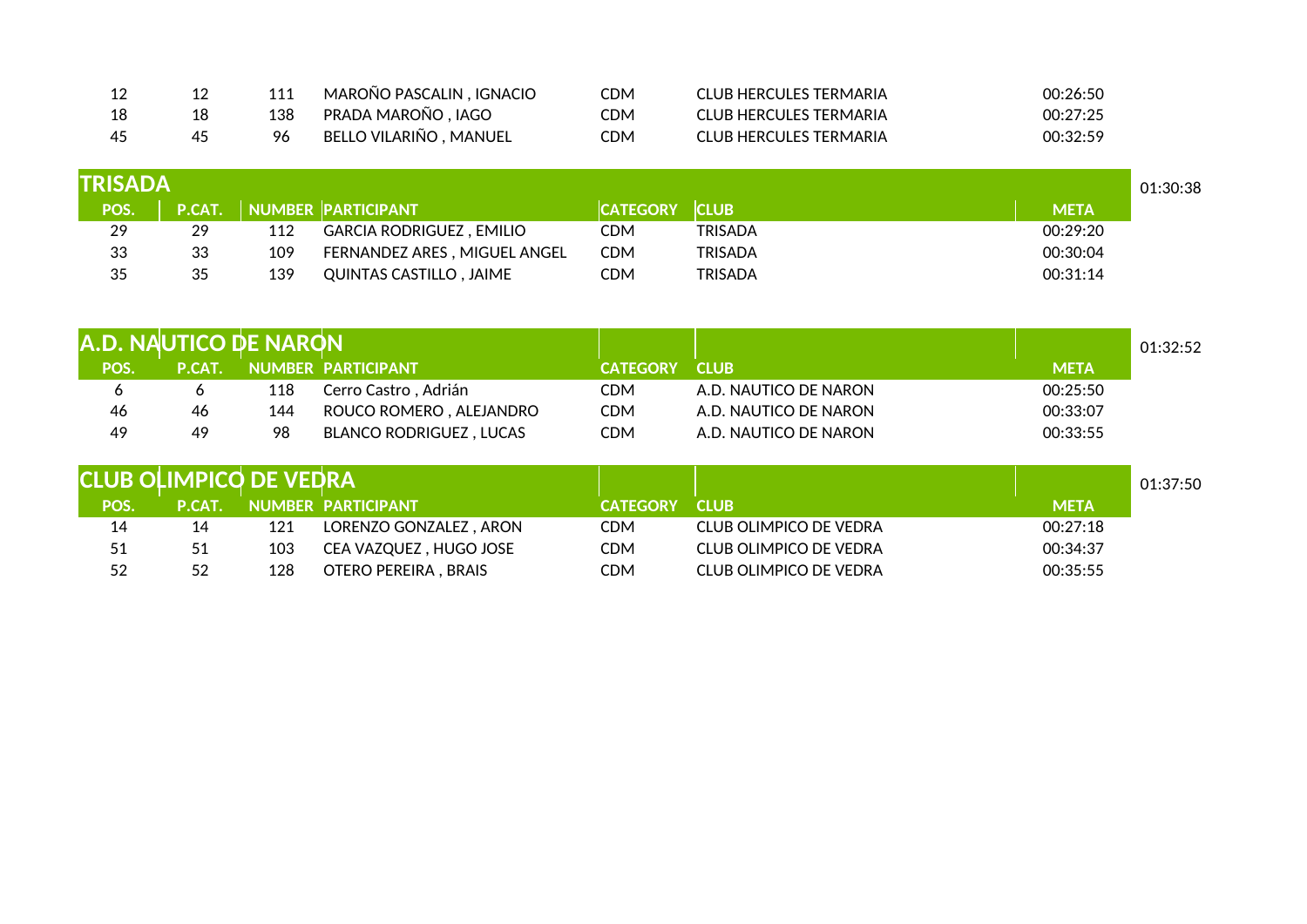| <b>TRIATLON INFORHOUSE SANTIAGO</b><br>01:24:44 |    |    |                               |                 |                                     |             |  |
|-------------------------------------------------|----|----|-------------------------------|-----------------|-------------------------------------|-------------|--|
| POS.                                            |    |    | P.CAT. NUMBER PARTICIPANT     | <b>CATEGORY</b> | <b>CLUB</b>                         | <b>META</b> |  |
|                                                 |    | 76 | <b>GONTAN IGLESIAS, AINOA</b> | JVF             | <b>TRIATLON INFORHOUSE SANTIAGO</b> | 00:26:28    |  |
|                                                 | 4  | 72 | CASTRO LOPEZ , LARA           | JVF             | TRIATLON INFORHOUSE SANTIAGO        | 00:28:09    |  |
| 10                                              | 10 | 69 | <b>BOUZAS FOSADO, UXIA</b>    | JVF             | TRIATLON INFORHOUSE SANTIAGO        | 00:30:07    |  |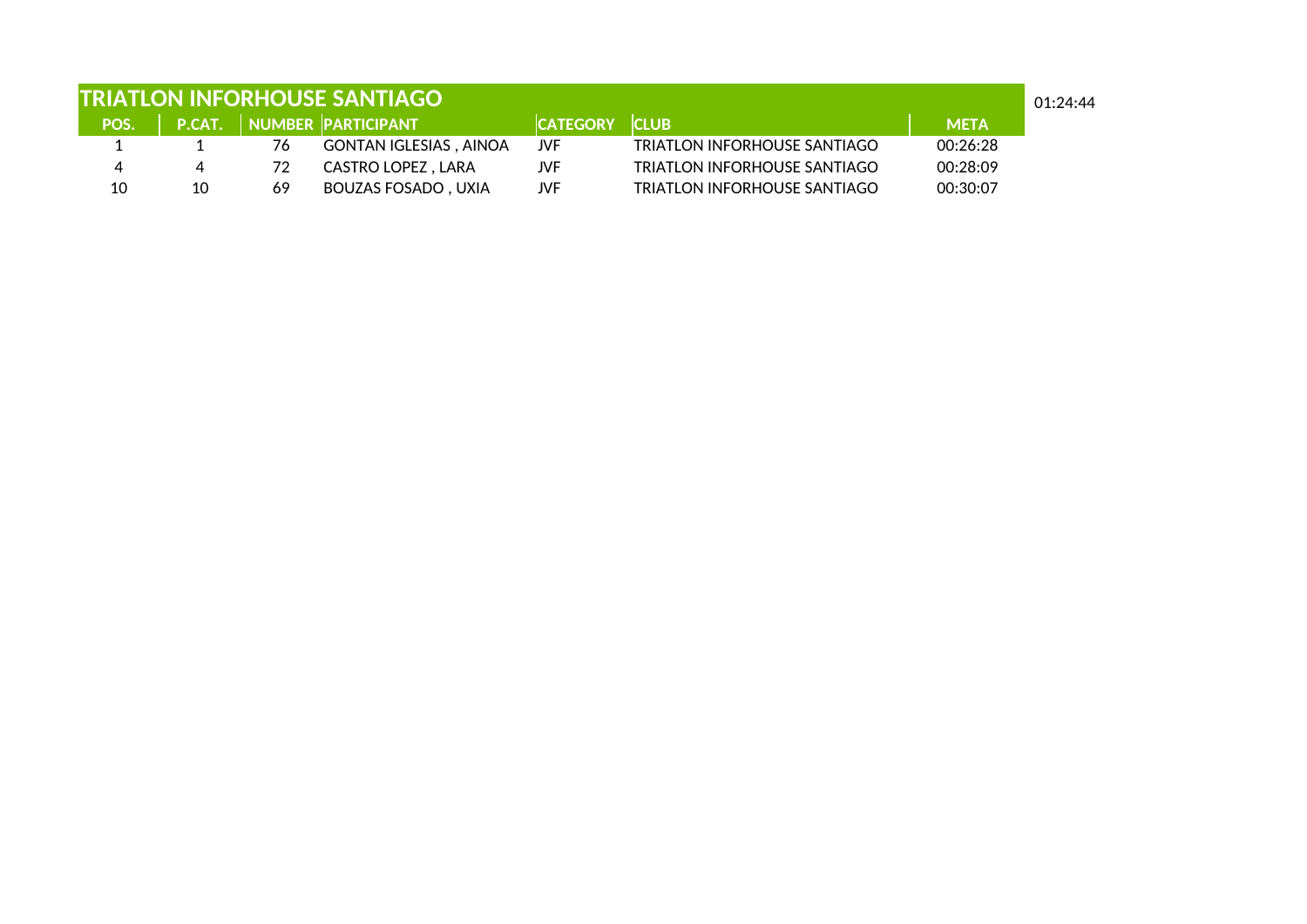| P.CAT.         | NUMBER PARTICIPANT   |                           |                                                                                                                                                                                                                      |                                     |             |             |
|----------------|----------------------|---------------------------|----------------------------------------------------------------------------------------------------------------------------------------------------------------------------------------------------------------------|-------------------------------------|-------------|-------------|
|                |                      |                           | <b>CATEGORY</b>                                                                                                                                                                                                      | <b>CLUB</b>                         | <b>META</b> |             |
| 5              | 165                  | DARRIBA BELMONTE, DANIEL  | <b>JVM</b>                                                                                                                                                                                                           | <b>CIDADE DE LUGO FLUVIAL</b>       | 00:24:43    |             |
| 9              | 188                  | TOME LOPEZ, DIEGO         | <b>JVM</b>                                                                                                                                                                                                           | CIDADE DE LUGO FLUVIAL              | 00:25:07    |             |
| 17             | 179                  | POUSADA TROITIÑO, JARNO   | <b>JVM</b>                                                                                                                                                                                                           | CIDADE DE LUGO FLUVIAL              | 00:25:39    |             |
|                |                      |                           |                                                                                                                                                                                                                      |                                     |             | 01:15:30    |
|                |                      |                           | <b>CATEGORY</b>                                                                                                                                                                                                      | <b>CLUB</b>                         | <b>META</b> |             |
| 1              | 182                  | RODRIGUEZ RILO, ALEJANDRO | <b>JVM</b>                                                                                                                                                                                                           | <b>TRIATLON FERROL</b>              | 00:23:44    |             |
| 4              | 161                  | CARBALLEIRA NOVO, DIEGO   | <b>JVM</b>                                                                                                                                                                                                           | <b>TRIATLON FERROL</b>              | 00:24:36    |             |
| 30             | 162                  | CASTRO CARBALLEIRA, BRUNO | <b>JVM</b>                                                                                                                                                                                                           | <b>TRIATLON FERROL</b>              | 00:27:10    |             |
|                |                      |                           |                                                                                                                                                                                                                      |                                     |             | 01:15:41    |
|                |                      |                           |                                                                                                                                                                                                                      | <b>CLUB</b>                         |             |             |
| 6              | 183                  | RODRIGUEZ VAZQUEZ, HECTOR | <b>JVM</b>                                                                                                                                                                                                           | NATACION PABELLON OURENSE           | 00:24:51    |             |
| 10             | 180                  | NARANJO ESTEVEZ, ROI      | <b>JVM</b>                                                                                                                                                                                                           | NATACION PABELLON OURENSE           | 00:25:21    |             |
| 13             | 166                  | GIL REY, MATEO            | <b>JVM</b>                                                                                                                                                                                                           | NATACION PABELLON OURENSE           | 00:25:29    |             |
|                |                      |                           |                                                                                                                                                                                                                      |                                     |             | 01:16:19    |
| P.CAT.         |                      |                           | <b>CATEGORY</b>                                                                                                                                                                                                      | <b>CLUB</b>                         | <b>META</b> |             |
| $\overline{2}$ | 178                  | PICON MONTERO, BRAIS      | <b>JVM</b>                                                                                                                                                                                                           | <b>TRIATLON INFORHOUSE SANTIAGO</b> | 00:24:08    |             |
| 15             | 177                  | OTERO PINTOS, IAGO        | <b>JVM</b>                                                                                                                                                                                                           | TRIATLON INFORHOUSE SANTIAGO        | 00:25:33    |             |
| 25             | 160                  | CAO BLANCO, GONZALO       | <b>JVM</b>                                                                                                                                                                                                           | TRIATLON INFORHOUSE SANTIAGO        | 00:26:38    |             |
|                |                      |                           |                                                                                                                                                                                                                      |                                     |             |             |
|                |                      |                           |                                                                                                                                                                                                                      |                                     |             | 01:16:22    |
| P.CAT.         |                      |                           | <b>CATEGORY</b>                                                                                                                                                                                                      | <b>CLUB</b>                         | <b>META</b> |             |
| 3              | 169                  | LOPEZ OTERO, PEDRO        | <b>JVM</b>                                                                                                                                                                                                           | A.D. FOGAR                          | 00:24:19    |             |
| 20             | 176                  | OTERO LOSADA, RUBEN       | <b>JVM</b>                                                                                                                                                                                                           | A.D. FOGAR                          | 00:25:51    |             |
| 23             | 187                  | SOTO MANTEIGA, SERGIO     | <b>JVM</b>                                                                                                                                                                                                           | A.D. FOGAR                          | 00:26:12    |             |
|                |                      |                           |                                                                                                                                                                                                                      |                                     |             | 01:17:09    |
|                | P.CAT.<br>A.D. FOGAR | <b>TRIATLON FERROL</b>    | <b>P.CAT.</b> NUMBER PARTICIPANT<br><b>NATACION PABELLON OURENSE</b><br>NUMBER PARTICIPANT<br><b>TRIATLON INFORHOUSE SANTIAGO</b><br>NUMBER PARTICIPANT<br><b>NUMBER PARTICIPANT</b><br><b>JEALSA TRIATLON BOIRO</b> | <b>CATEGORY</b>                     |             | <b>META</b> |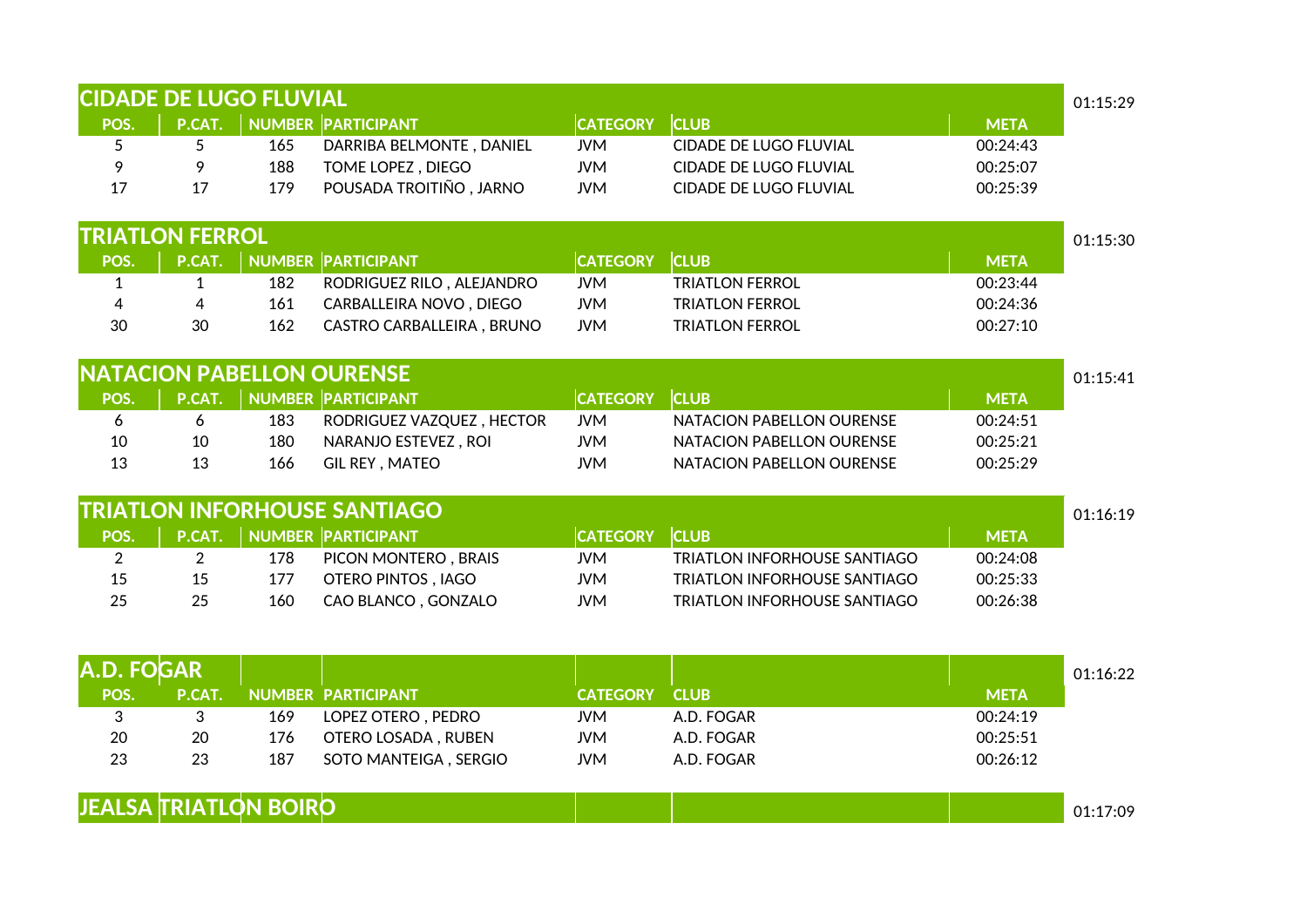| <b>POS!</b> | <b>P.CAT.</b> |     | NUMBER PARTICIPANT      | <b>CATEGORY</b> | <b>CLUB</b>             | <b>META</b> |
|-------------|---------------|-----|-------------------------|-----------------|-------------------------|-------------|
| 16          | 16            | 185 | SANLES DIESTE , HUGO    | JVM             | JEAI SA TRIATI ON BOIRO | 00:25:33    |
| 18          | 18            | 192 | TUBIO QUINTANS, RICARDO | JVM             | JEALSA TRIATLON BOIRO   | 00:25:47    |
| 19          | 19            | 173 | MELLID LOSADA, MANOEL   | JVM             | JEALSA TRIATLON BOIRO   | 00:25:49    |

| <b>CLUB HERCULES TERMARIA</b> |               |     |                       |                 |                               |             | 01:19:48 |
|-------------------------------|---------------|-----|-----------------------|-----------------|-------------------------------|-------------|----------|
| POS.                          | <b>P.CAT.</b> |     | NUMBER PARTICIPANT    | <b>CATEGORY</b> | <b>CLUB</b>                   | <b>META</b> |          |
| 22                            | 22            | 175 | PRADA MAROÑO , TOMAS  | <b>JVM</b>      | <b>CLUB HERCULES TERMARIA</b> | 00:26:08    |          |
| 24                            | 24            | 172 | MAROÑO PASCALIN, IVAN | JVM             | <b>CLUB HERCULES TERMARIA</b> | 00:26:32    |          |
| 29                            | 29            | 174 | MURADO GOMEZ, DAVID   | JVM             | <b>CLUB HERCULES TERMARIA</b> | 00:27:08    |          |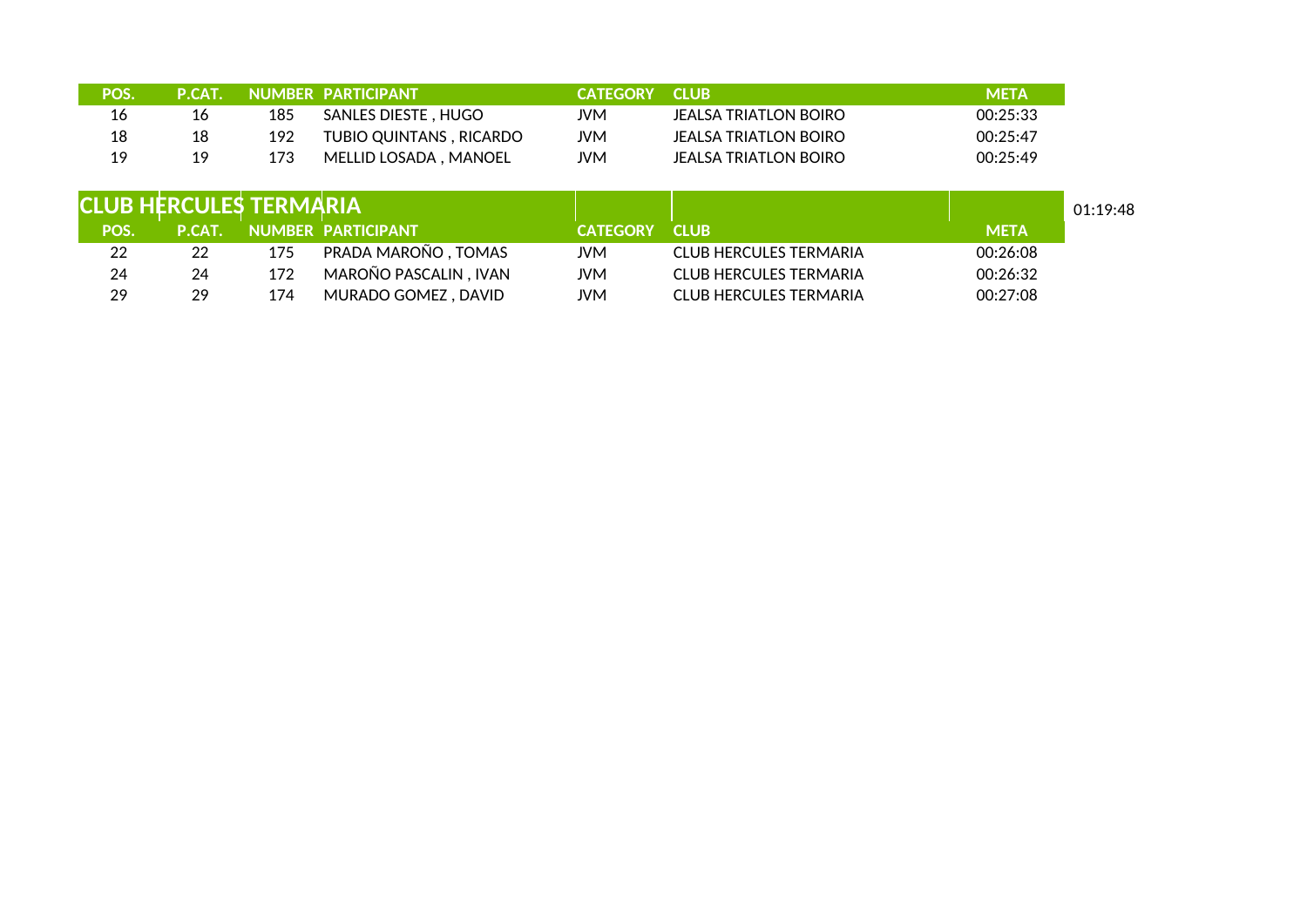| <b>A.D. NAUTICO DE NARON</b><br>01:18:18 |  |    |                                |                      |                       |             |  |
|------------------------------------------|--|----|--------------------------------|----------------------|-----------------------|-------------|--|
|                                          |  |    | POS. P.CAT. NUMBER PARTICIPANT | <b>CATEGORY CLUB</b> |                       | <b>META</b> |  |
|                                          |  | 28 | CASTRO SANTOS , NATALIA        | JNF.                 | A.D. NAUTICO DE NARON | 00:25:40    |  |
|                                          |  | 25 | ALZAGA CRIADO, MARIA           | JNF.                 | A.D. NAUTICO DE NARON | 00:25:57    |  |
|                                          |  | 32 | <b>GARCIA BUSTO, NEREA</b>     | JNF.                 | A.D. NAUTICO DE NARON | 00:26:41    |  |